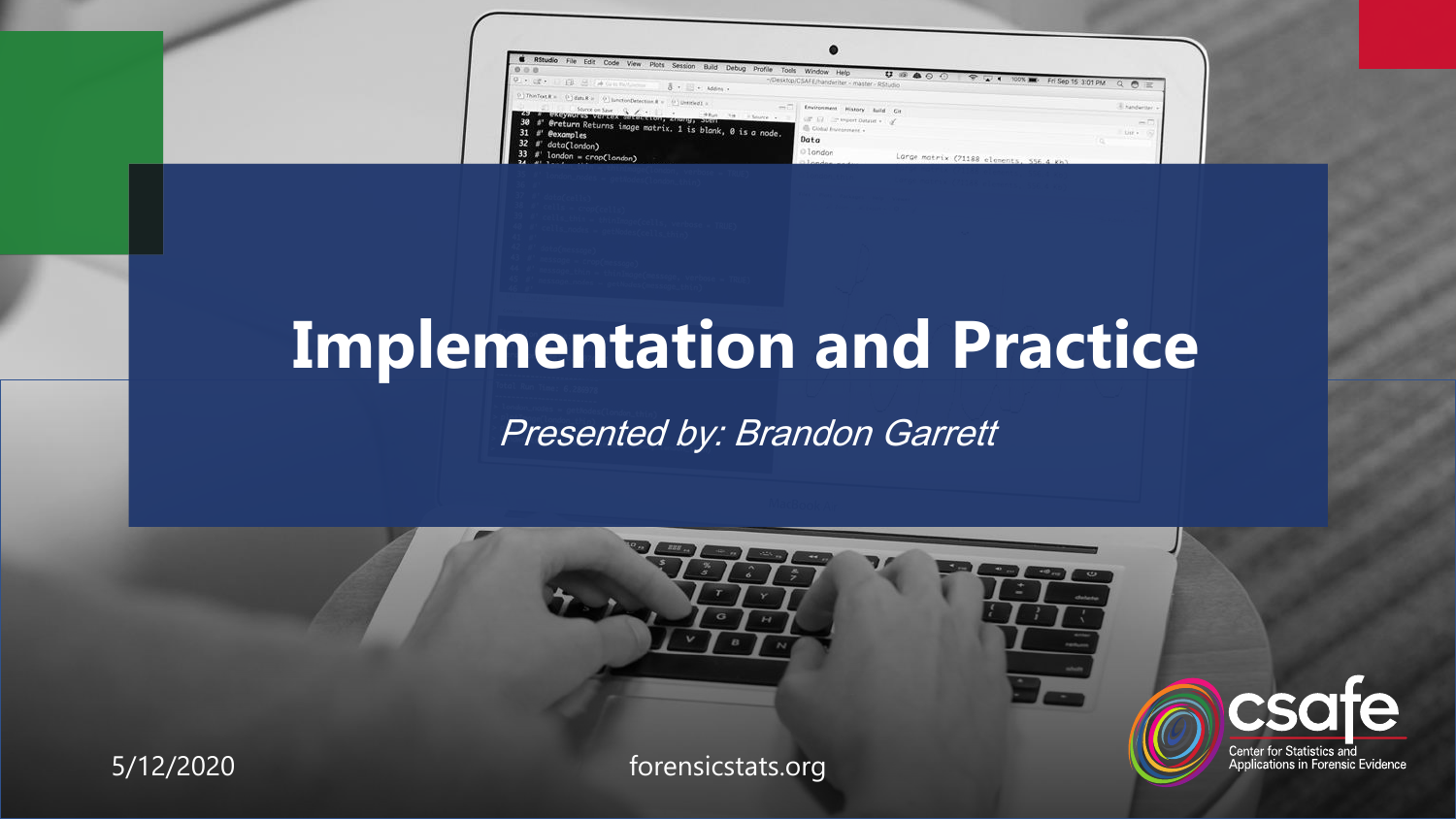# **CSAFE 1.0 Accomplishments**

**Project Title: Project U - Research on Lawyers, Jurors, and the Evaluation of Forensic Evidence**

#### **Major Accomplishments:**

- Thompson, W.C.; Scurich, N. "How Cross-Examination on Subjectivity and Bias Affects Jurors' Evaluations of Forensic Science Evidence," 64 J. Forensic Sciences (2019), doi: 10.1111/1556- 4029.14031.
- Thompson, W.C.; Scurich, N. "When Does Absence of Evidence Constitute Evidence of Absence," For. Sci International 291 (2018).
- Thompson, W.C.; Scurich, N.; Dioso-Villa, R., Velasquez, B. "Evaluating Negative Forensic Evidence: When Do Jurors Treat Absence of Evidence as Evidence of Absence," 14 J. Empirical Leg. Stud. 569 (2017).
- Garrett, Brandon L.; Mitchell, Gregory, "The Impact of Proficiency Testing Information and Error Aversions on the Weight Given to Fingerprint Evidence," 37 Behavioral Science and Law 1 (2019), doi: 10.1002/bsl.2402
- Mitchell, Gregory, Scurich, Nicholas, Garrett, B.L., Comparing Categorical and Probabilistic Fingerprint Evidence, J. Forensic Sciences (2018), doi: 10.1111/1556-4029.137 97.
- Garrett, Brandon L.; Mitchell, Gregory, "The Proficiency of Experts," 163 University of Pennsylvania Law Review, Vol. 66, 2018.
- Garrett, Brandon L, Grady, Rebecca, & Crozier, William, Likelihood Ratios, Error Rates, and Jury Evaluation of Forensic Evidence, Journal of Forensic Sciences (2020)
- Garrett, Brandon L.; Mitchell, Gregory, Forensics and Fallibility: Comparing the Views of Lawyers and Jurors, 119 W.Va. L. Rev. 621 (2016)

#### **Impact:**

. . . . . . .

 $\alpha$  , and  $\alpha$  , and  $\alpha$ 

Unpacked how jurors respond to information about limitations of forensic techniques, including error rates, likelihood rations, and through proficiency, as well as work on quantitative expressions of conclusions. Informed ALI Principles, training for lawyers, and standards discussions, as well as judges. Publications for forensic practitioners, judges, and in law reviews. The extra section of the set of the set of the set of the set of the set of the set of the set of the set of the set of the set of the set of the set of



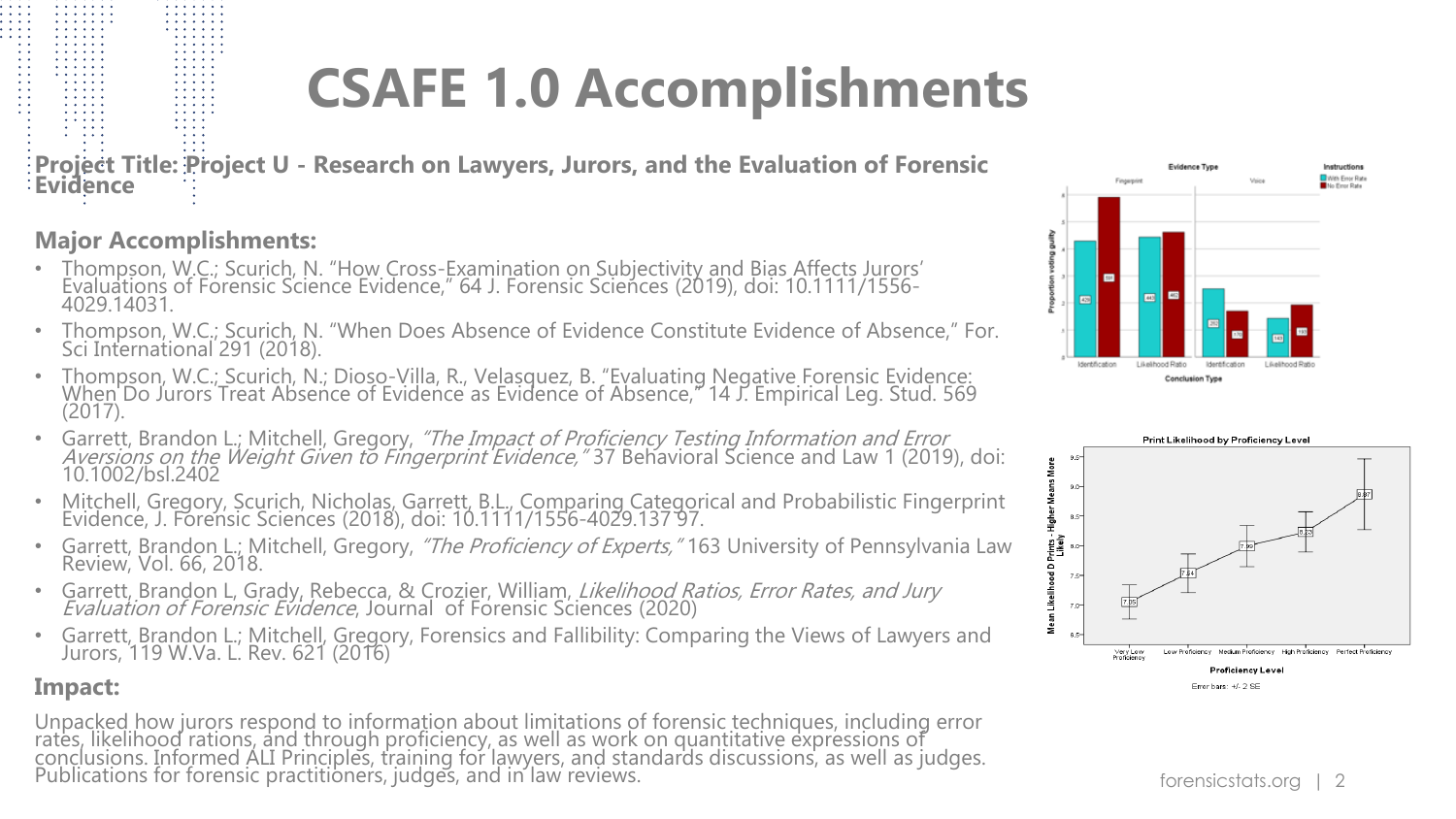# **CSAFE 1.0 Accomplishments**

#### **Project Title: Analysis of Forensic Testimony and Reports**

#### **Major Accomplishments:**

. . . . .

- Completed collection and analysis of baseline of probabilistic reporting in forensic reports in 4 in-scope disciplines
- Completed survey of friction ridge examiners on attitudes toward probabilistic reporting with more than 300 responses in cooperation with the Defense Forensic Science Center.
- Completed survey of crime laboratory directors on probabilistic reporting.
- Began project of coding the cases involving forensic science contained in the National Registry of Exonerations, the nation's authoritative data repository of exonerations in cooperation with the Innocence Project.

#### **Impact:**

 $\begin{array}{cccccccccccccc} \bullet & \bullet & \bullet & \bullet & \bullet & \bullet & \bullet & \bullet & \bullet & \bullet \end{array}$ 

 $11111$ 

 $\begin{array}{ccccccccccccc} \bullet & \bullet & \bullet & \bullet & \bullet & \bullet & \bullet \end{array}$  $\sigma$  ,  $\sigma$  ,  $\sigma$  ,  $\sigma$  ,  $\sigma$  $\sigma_{\rm{eff}}=0.0000$  $\cdot$  : : :

- Simon A. Cole & Matt Barno, "Probabilistic Reporting in Criminal Cases in the United States: A Baseline Study," revise and resubmit, Science & Justice
	- Presented at American Academy of Forensic Science
- Simon A. Cole, Henry Swofford & Valerie King, "'Mt. Everest--We Are Going to Lose Many': A Survey of Fingerprint Examiners Attitudes toward Probabilistic Reporting," in preparation.
- Simon A. Cole, "Individual and Collective Identification in Contemporary Forensics," BioSocieties (2018), https://doi.org/10.1057/s41292-018-0142-z.
- Simon A. Cole, "A Discouraging Omen: A Critical Evaluation of the Approved Uniform Language for Testimony and Reports for the Forensic Latent Print Discipline," Georgia State University Law Review, Volume 34, Number 4 (Summer 2018), pp. 1103-1128.
- Simon A. Cole & Barry C. Scheck, "Fingerprints and Miscarriages of Justice: "Other" Types of Error and a Post-Conviction Right to Database Searching," Albany Law Review, Volume 81, Number 3 (2017/2018), pp. 807-850.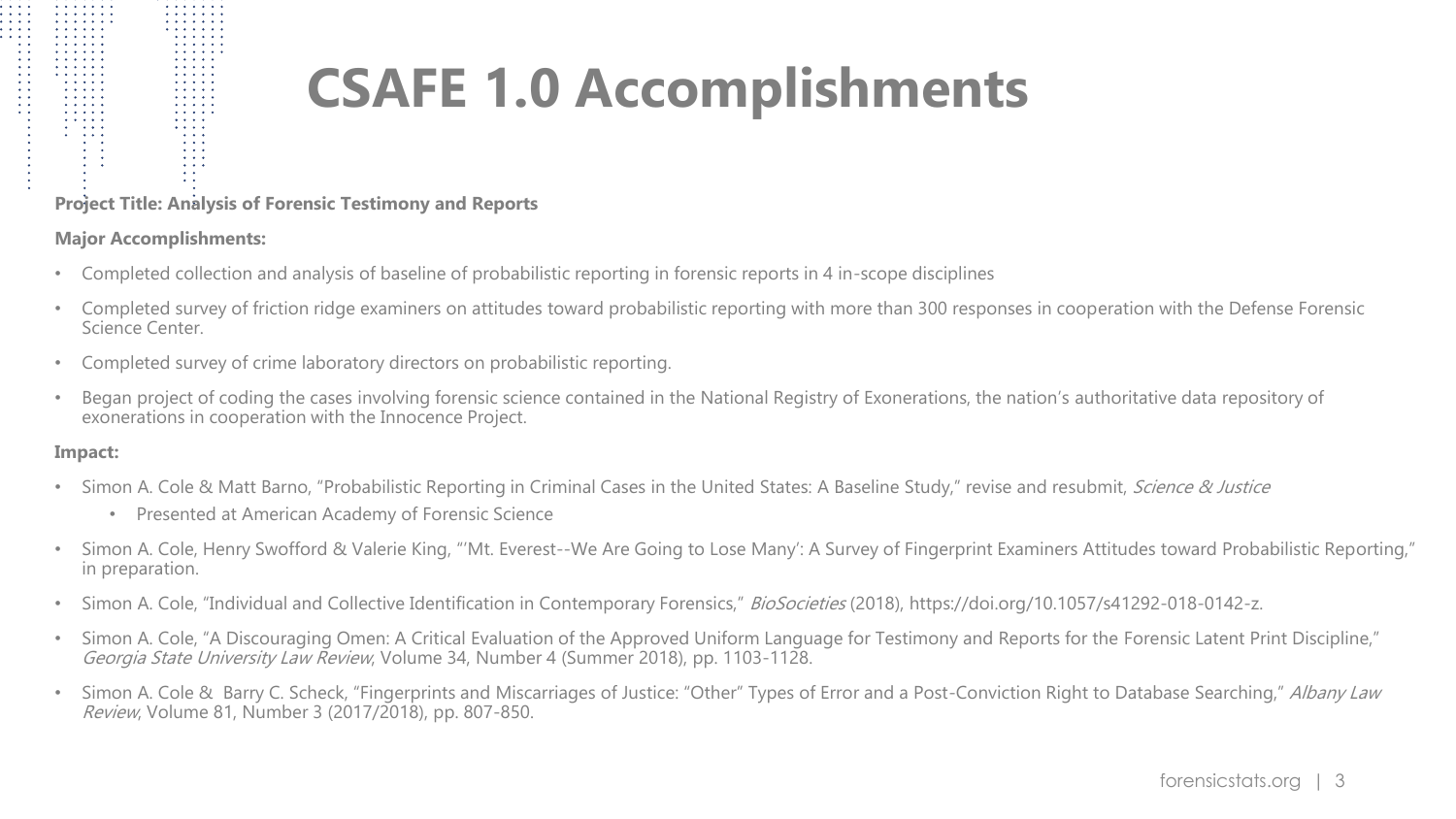# **CSAFE 1.0 Accomplishments**

Title: Evaluating Lay Perceptions of Forensic Evidence (Project I)

Major Accomplishments:

Multiple peer-reviewed publications

- questionnaires and jury simulation studies
- participants recruited online and from jury pools
- Commentaries in law reviews and professional publications for judges

This work has influenced discussions (OSAC and elsewhere) of how best to present results in reports and testimony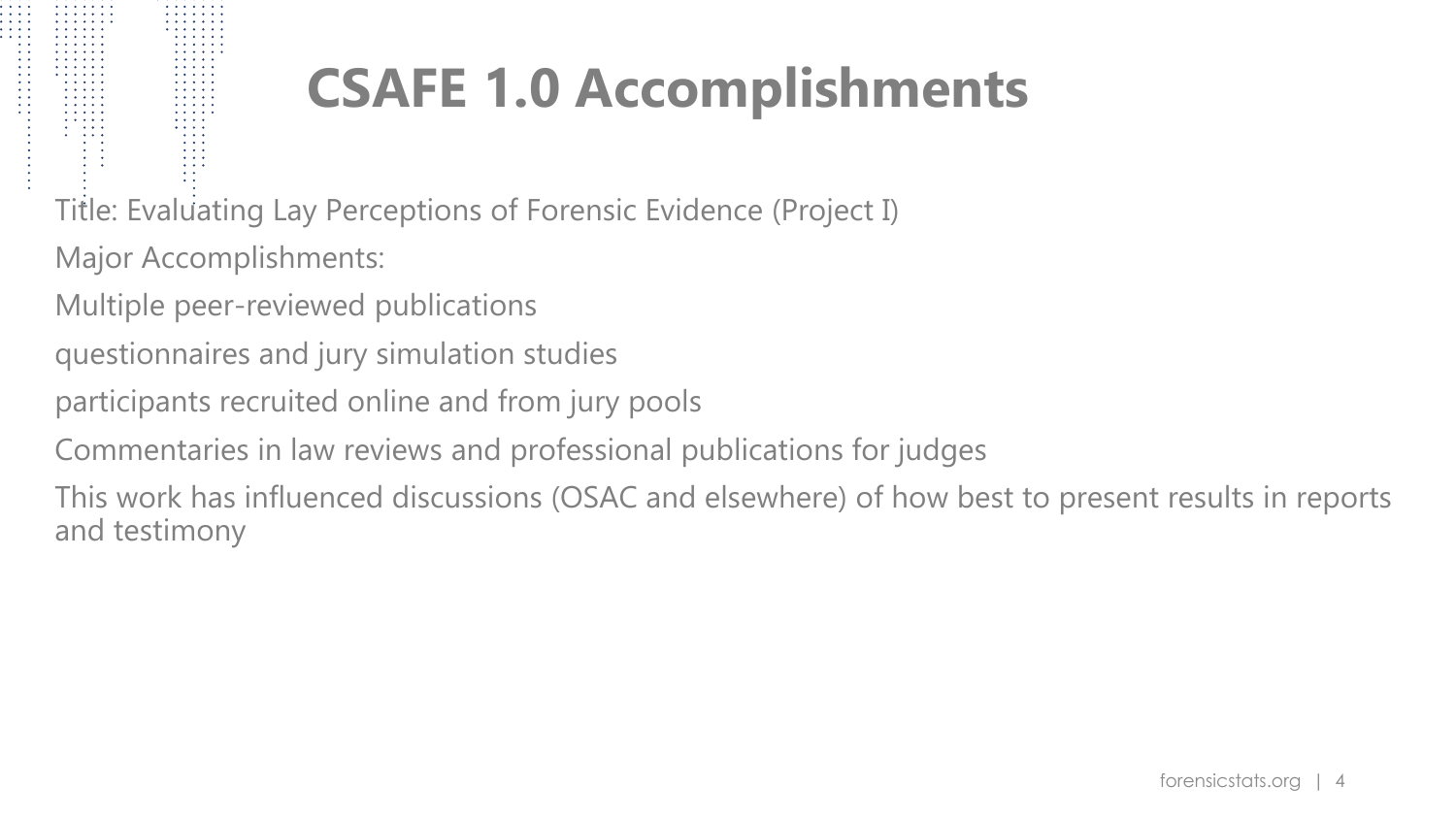# **Research Area Objectives**

As new probabilistic and statistical methods are developed they must be implemented by the forensic community.

CSAFE is focused on research to facilitate the implementation of methods and to identify best practices for their use.

### **Relevant research topics and goals:**

Best ways to communicate statistical conclusions (both verbally and graphically), Understanding the barriers to widespread implementation Best practices for forensic practitioners, lawyers and judges.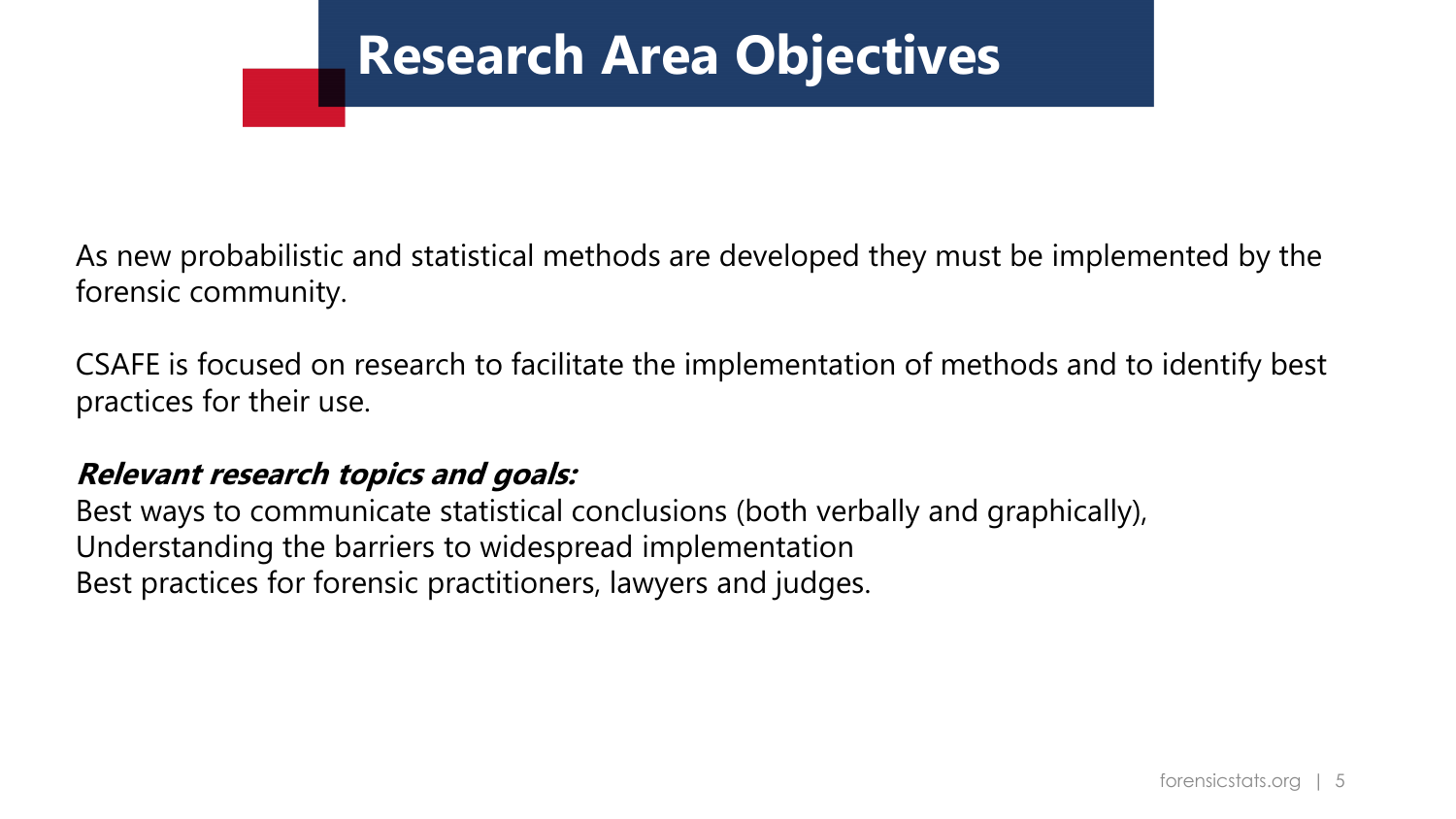## **CSAFE 2.0 Projects and Lead Investigators**

### *IMPL I- Evaluating Lay Perceptions of Forensic Evidence* Lead PI: Brandon Garrett (Duke), Bill Thompson (UCI)

### *IMPL III- Understanding the Barriers to Accepting Probabilistic Methods* Lead PI: Simon Cole (UCI)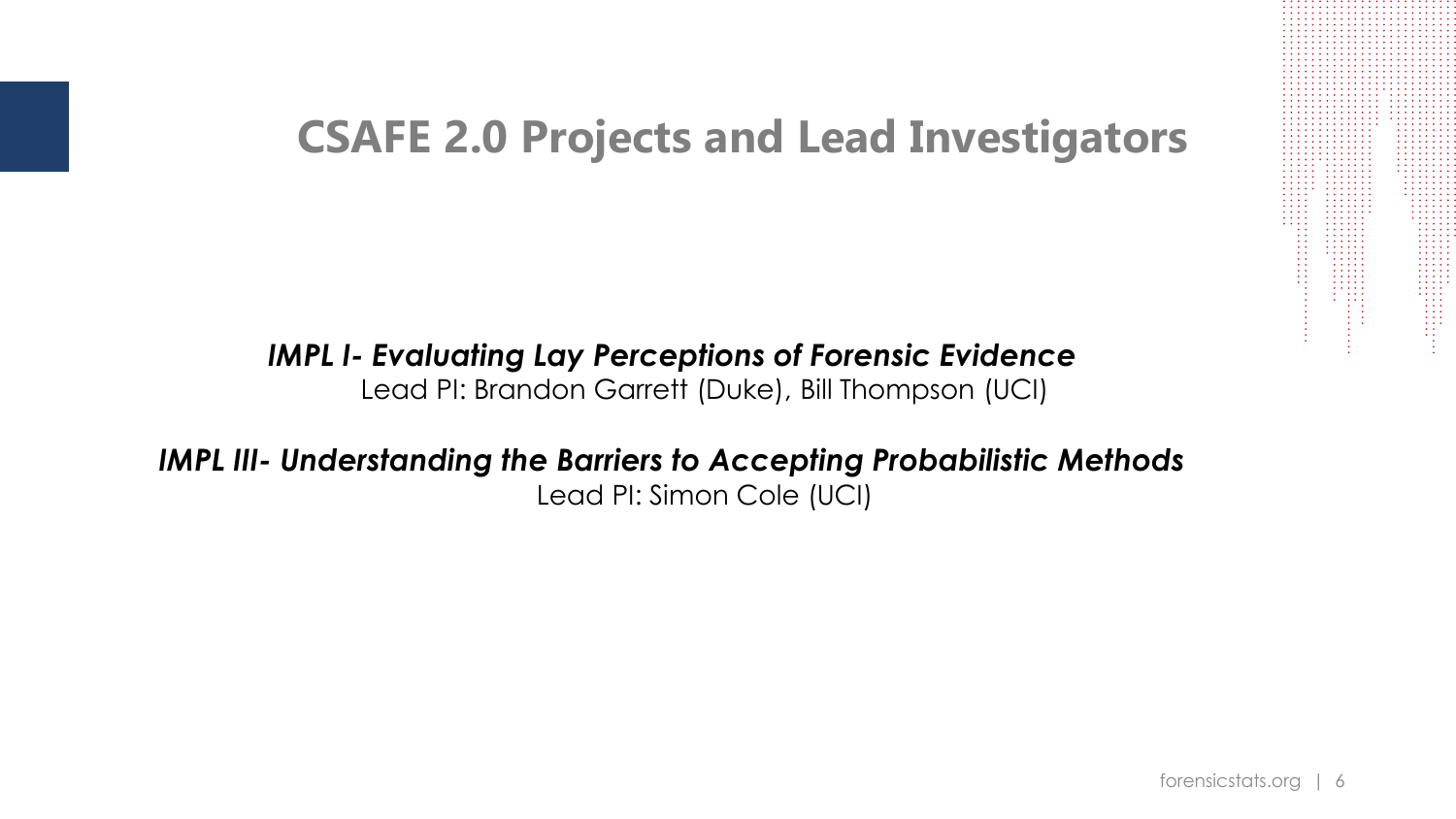# **CSAFE 2.0**



**Project Title: Project IMPL I - Evaluating** 

#### **Lay Perceptions of Forensic Evidence**

**Proposed Activities:**

- **1. Efforts to better understand, as a foundational matter, how laypeople evaluate forensics**
	- **- More realistic, ecologically valid designs. Up-to-date terminology. Deliberation studies.** •**Work in progress:** Garrett, Brandon L, Scurich, Nicholas, & Crozier, William, How Jurors Evaluate Firearms Evidence •Garrett, Brandon L, Kukucka, Jeff, & Crozier, William, Blinding and Jury Evaluation of Forensic Evidence •Garrett, Brandon L.; Mitchell, Gregory, Creating Reasonable Doubt in Fingerprint Identification Cases: Substantive and Methodological Rebuttals by Defense Experts (under submission)

#### **2. Testing new interventions, such as new language from OSAC, jury instructions, role of lawyers**

•Thompson, assessing lay reactions to new footwear reporting language

**3. Develop model recommendations for how to express forensic results In testimony, to inform standards, judicial rulings,legal approaches towards litigating forensics**

#### **Potential Impact:**

Developing empirical base for standard reporting language, judicial approaches, and training for lawyers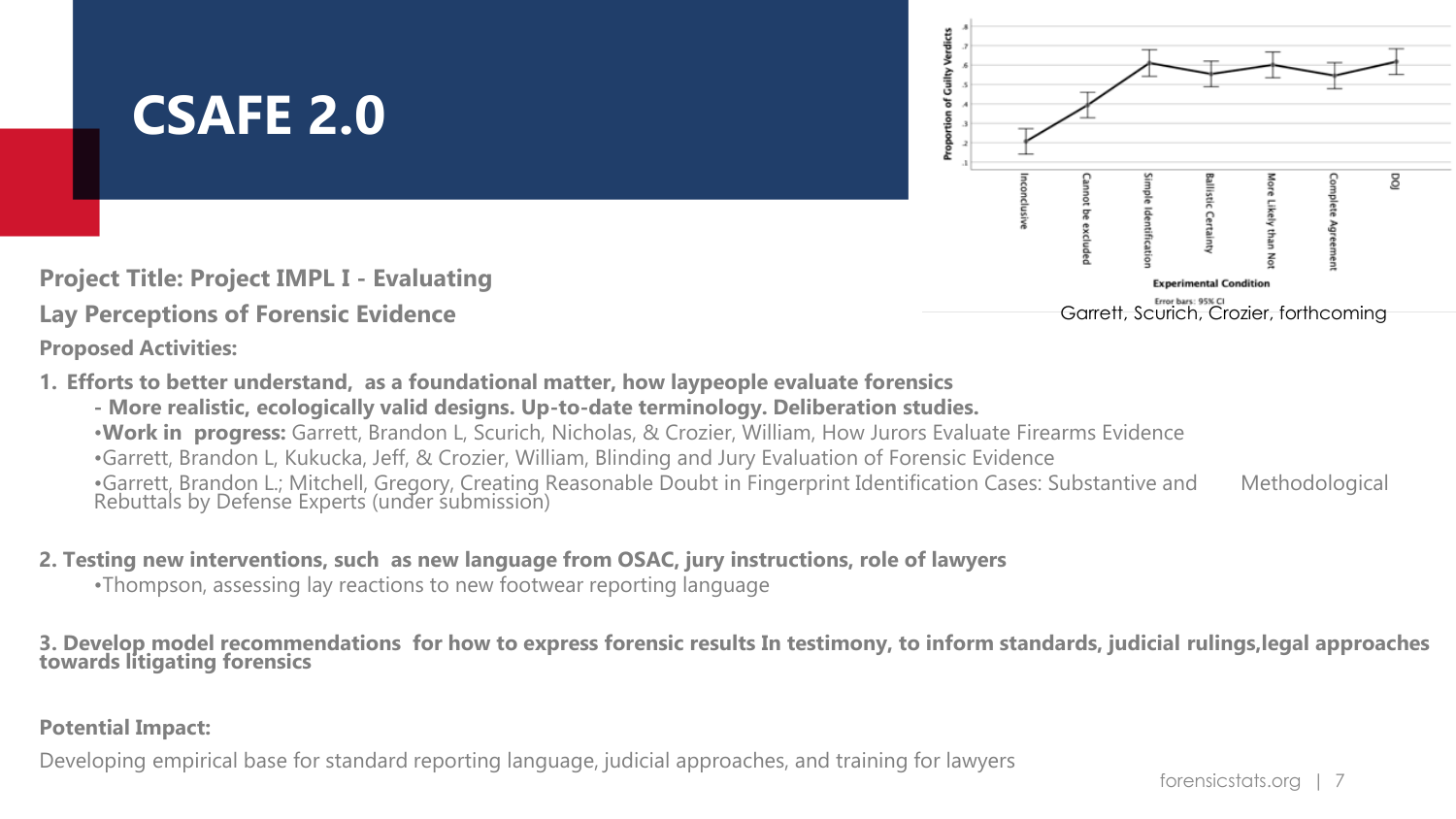

**Project Title: Understanding the Barriers to Accepting Probabilistic Methods**

### **Proposed Activities:**

- Undertake sociological study of forensic statistics using social scientific methods, such as interviews, participant-observation, and ethnography, and history of science, such analyses of scholarly debates conducted through published literature.
- Replicate survey of practitioner attitudes toward probabilistic reporting for other in-scope pattern disciplines.

### **Potential Impact:**

- Facilitate the adoption of statistical applications by enabling a better understanding of the organizational cultures of the forensic service providers that will have to adopt them.
- Enhance non-statisticians' understanding of the statistics discipline and the nature of the applications it is seeking to implement with a sociological account of the discipline.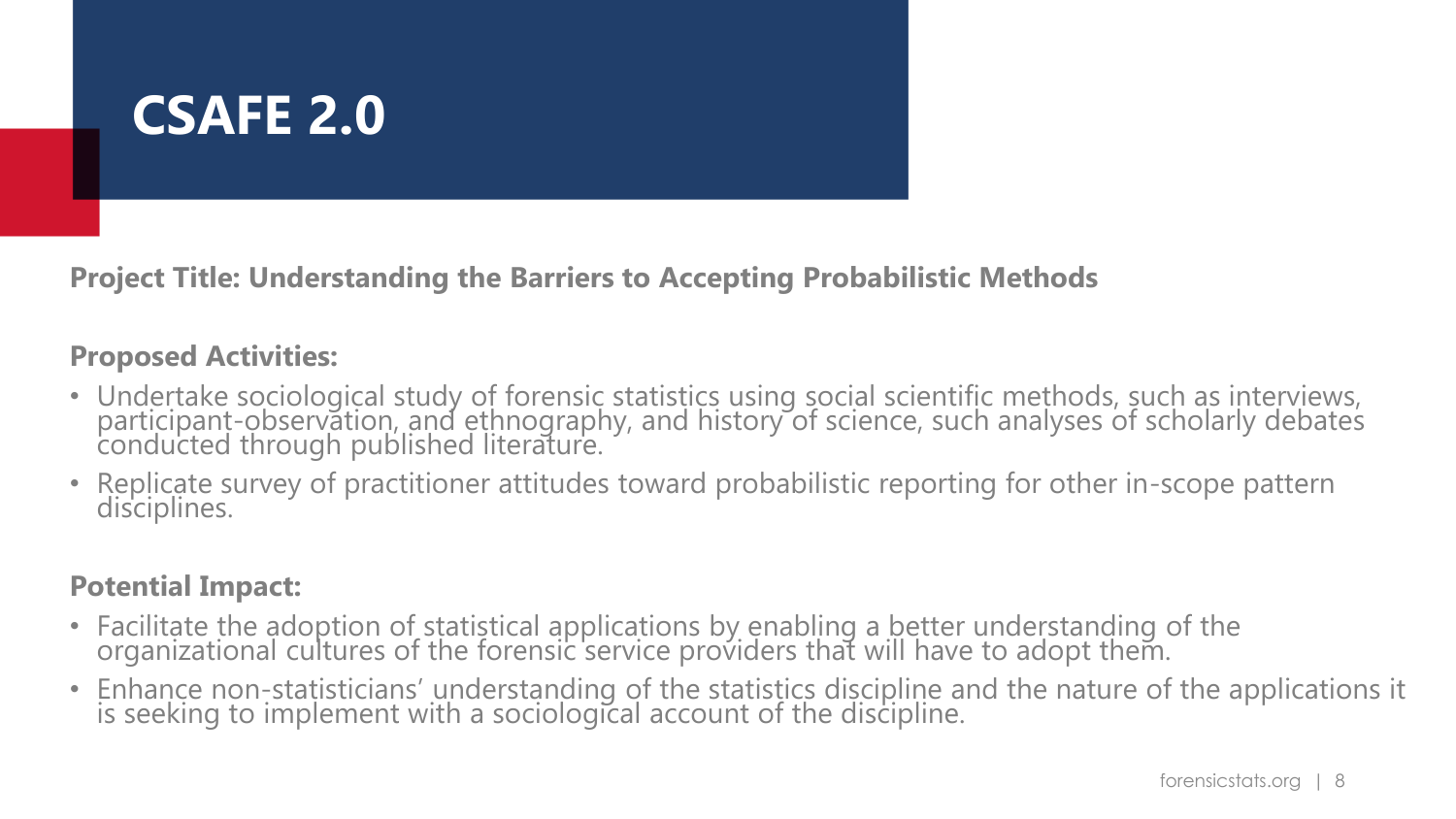## **CSAFE 2.0**

## **Project Title: Evaluating Lay Perceptions of Forensic Evidence Proposed Activities:**

- More elaborate and realistic studies of how communication of forensic science findings is affected by:
- Characteristics of the messenger and message (e.g., nature of testimony; lawyers' arguments; graphics)
- Characteristics of audience (e.g., education; numeracy)
- Greater involvement practitioners in identification of research questions and preparation of experimental materials
- Potential Impact: This work will be directly relevant to ongoing efforts to standardize and improve reporting practices in pattern matching disciplines.